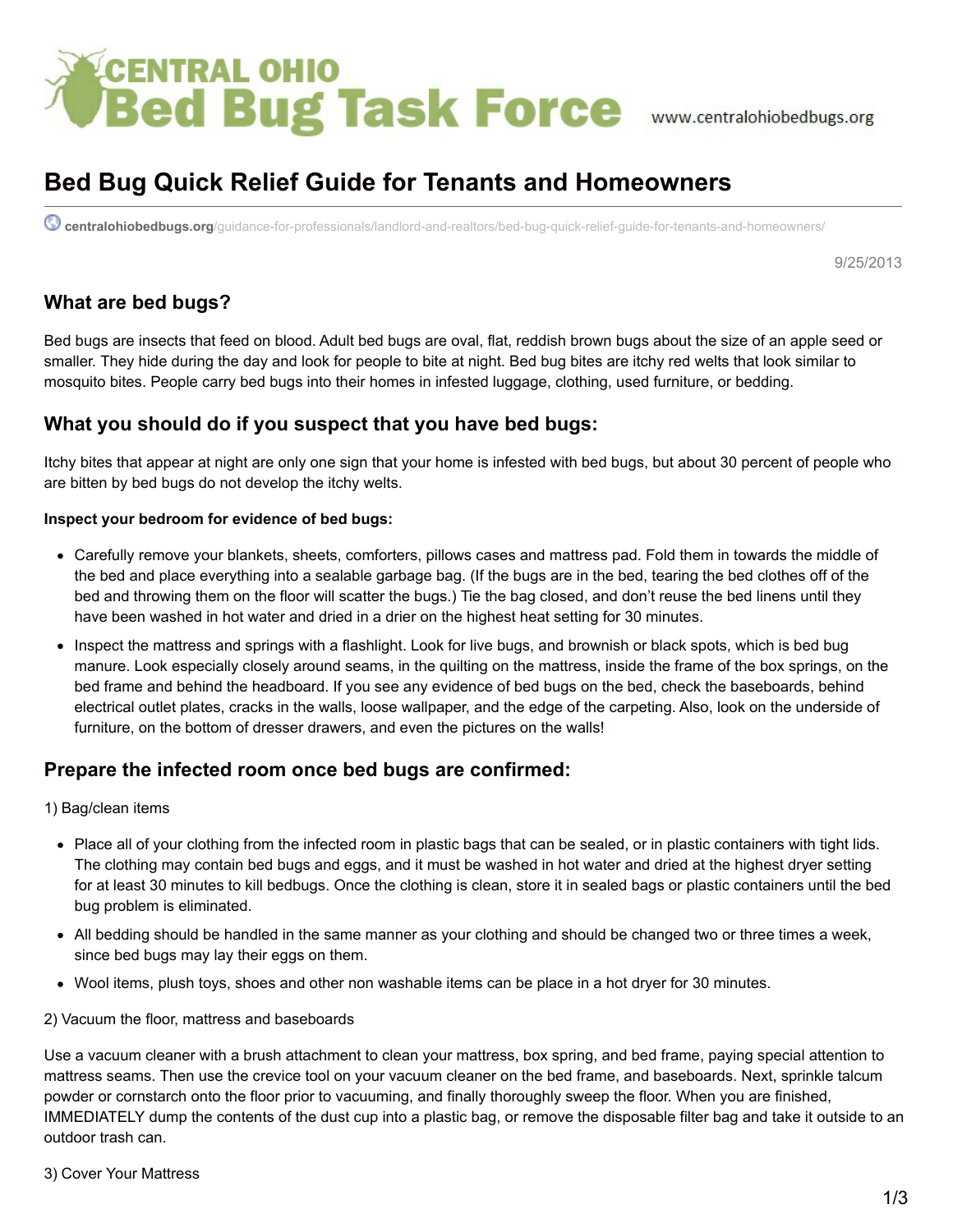Now that you have taken steps to clean the bed, you must immediately cover the mattress with a zippered mattress cover. Since the cover needs to stay on the mattress for a minimum of a year, it is recommended that you use a woven polyester cover labeled as "allergen rated." These covers are more durable than plastic cover, which often tear allowing bed bugs to escape. The zipper flap on the mattress cover should be covered with a piece of duct tape to close the seam. Bed bugs will live for a year without feeding, so it is important to leave the mattress covers on for at least that long.

# **Keep bed bugs out – Make Your Bed an Island**

- Buy "Climb up Interceptors". These are special cups available through exterminators and on the internet that act as bed bug traps
- Get your mattress and springs off of the floor! A mattress that is lying on the floor is the perfect hiding place for bed bugs! Put it on a frame that is at least a foot above the floor.
- Pull your bed away from the wall so that your bed or bedding (blanket, sheets, etc) does not touch the wall.
- Remove bed skirts and make sure bedding does not touch the floor.
- Do not place anything (luggage, blankets, pillows, stuffed toys) onto any bed which may have bed bugs. Be particularly careful when returning from a trip.

# **Clean Up Clutter**

It is impossible to get rid of bed bugs without getting rid of clutter.

- Clutter is anything that makes it hard to clean or is a hiding place for bed bugs.
- Pick up, wash and bag up all clothes and other items on your floor.
- Anything that you don't need any more should be thrown away. However, be sure to completely destroy anything that you throw away!

# **Get Professional Help**

- You CANNOT get rid of bed bugs on your own
- You or your landlord will need to hire a licensed exterminator (pest control operator).
- Your landlord is required to take care of pest control if you live in a building with two or more apartments. All apartments directly above, below and next to yours must also be treated.
- If you live in a single family home, you are responsible for pest control.
- The pest control operator will ask you to remove all clutter from your home before they arrive.
- You will also need to remove, wash, and bag up all clothes including clothes stored in dressers.
- They may also ask you to bag other items such as books, toys, or other clutter.
- Anything that is bagged without cleaning should be tightly sealed in a heavy duty garbage bag, or other bag that can be tightly sealed and will not rip.

# **Keep from getting bit at night:**

- Clean your mattress and bed frame
- Cover mattress and box springs in a special cover
- Wash your bed clothes frequently
- Make your bed an Island

# **Frequently Asked Questions:**

# **What pesticides can I use?**